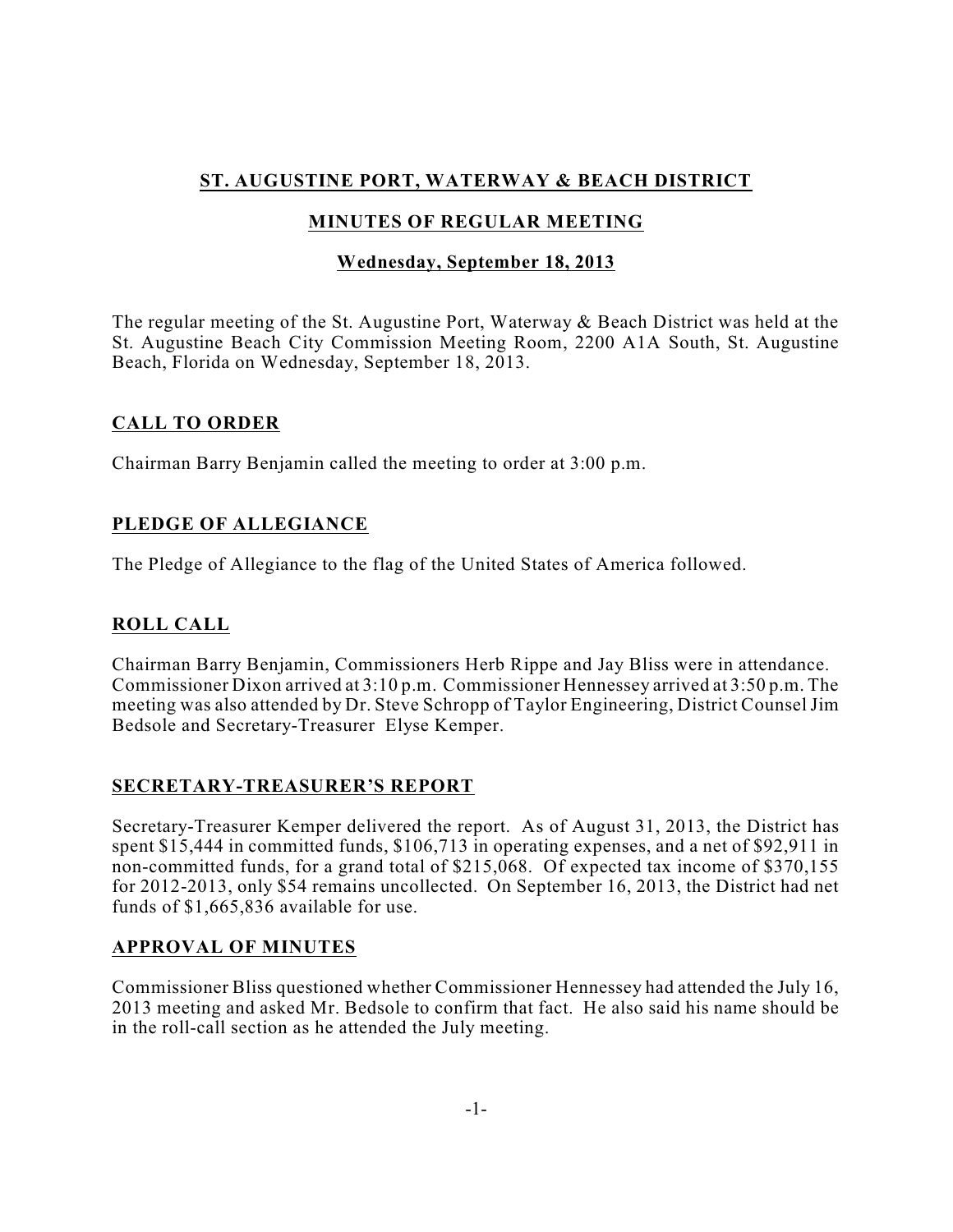**Upon motion by Chairman Benjamin, seconded by Commissioner Dixon, the minutes of the regular meeting of August 20, 2013 and the public hearing of September 4, 2013 were unanimously approved.**

Consideration of the minutes for the July 16, 2013 meeting was tabled until the next regular meeting.

### **ENGINEERING REPORT**

Dr. Steve Schropp delivered the engineering report on behalf of Taylor Engineering. He said the Florida Department of Environmental Protection (FDEP) should approve the permit application for the Summer Haven River restoration this week and that the draft permit should be issued by mid-December at the latest. The Army Corps of Engineers (USACE) is waiting for a review of the application by the U.S. Fish and Wildlife Service before giving USACE approval.

Commissioner Dixon asked whether the Friends of Summer Haven River organization had begun to raise money for the project. Dr. Schropp said they were waiting for a permit prior to asking for money. Dr. Schropp said he has already received calls from parties interested in bidding on the planned work.

He then reported the USACE has awarded a contract for the up-coming inlet dredging and that a pre-construction conference is scheduled for next week. He said he believes dredging will begin by the end of September. In response to questions by Commissioners Dixon, Bliss and Rippe, Dr. Schropp said all of the sand taken will be placed in Anastasia State Park. He said FDEP has not responded to the input it received from the Board as to the draft Inlet Management Plan. Commissioner Rippe asked Dr. Schropp to contact FDEP regarding its progress on the new IMP.

In response to a question by Commissioner Rippe, Dr. Schropp said all of the sand scheduled to be removed from the inlet during the up-coming project will come from the federallyauthorized channel, only, and that the dredging will likely proceed until funds are exhausted.

### **OLD BUSINESS**

**A. Discussion regarding District Application for Assistance.** This item was tabled until the next regular meeting.

#### **NEW BUSINESS**

**A. Discussion regarding purchase of new recording software.** Ms. Kemper reported she has located a digital system capable of replacing the cassette tapes now used to record the Board's meetings and that the system and all the accompanying equipment will cost less than \$700. Additionally, a new system will require replacement of the District's only laptop computer which is dated and incompatible with current programs.